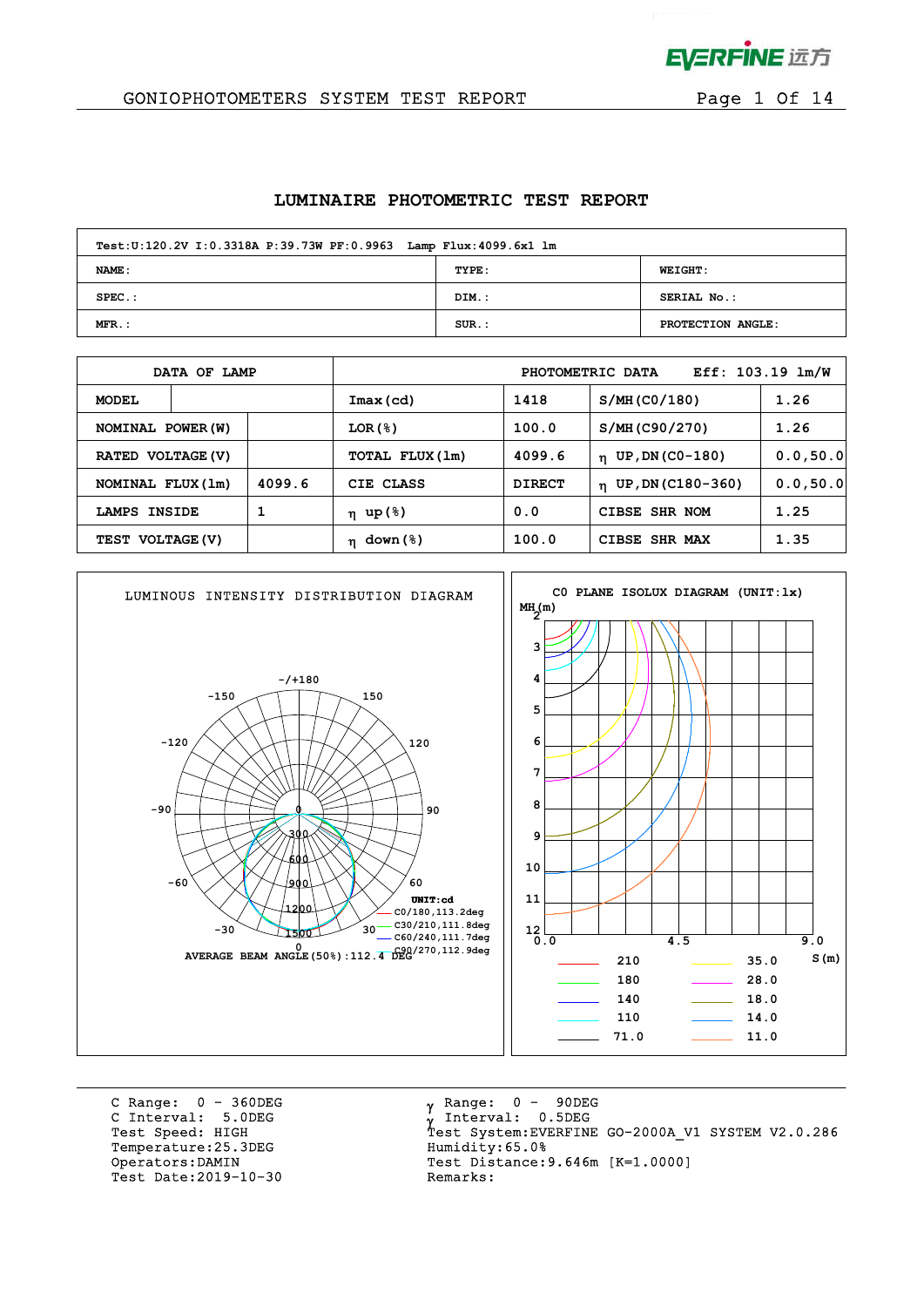

 $\mathbf{p}^{\mathrm{max}}$ 

# GONIOPHOTOMETERS SYSTEM TEST REPORT FOR Page 2 Of 14

## **ZONAL FLUX DIAGRAM**

#### ZONAL FLUX DIAGRAM:

| $\mathbf{v}$ | $_{\rm CO}$           | C45   | C90   | C135  | C180  | C225  | C270  | C315  | $\mathbf{v}$ | $\Phi$ zone | <b>O</b> total | %lum, lamp |
|--------------|-----------------------|-------|-------|-------|-------|-------|-------|-------|--------------|-------------|----------------|------------|
| 5            | 1413                  | 1403  | 1399  | 1401  | 1411  | 1402  | 1401  | 1404  | $0 - 5$      | 33.68       | 33.68          | 0.82, 0.82 |
| 10           | 1396                  | 1382  | 1381  | 1378  | 1391  | 1380  | 1384  | 1384  | $5 - 10$     | 99.65       | 133.3          | 3.25, 3.25 |
| 15           | 1367                  | 1355  | 1363  | 1350  | 1360  | 1352  | 1367  | 1358  | $10 - 15$    | 162.5       | 295.9          | 7.22, 7.22 |
| 20           | 1326                  | 1323  | 1312  | 1316  | 1317  | 1319  | 1315  | 1327  | $15 - 20$    | 220.3       | 516.2          | 12.6, 12.6 |
| 25           | 1275                  | 1265  | 1261  | 1257  | 1263  | 1260  | 1263  | 1269  | $20 - 25$    | 270.2       | 786.4          | 19.2, 19.2 |
| 30           | 1212                  | 1199  | 1209  | 1191  | 1199  | 1192  | 1212  | 1203  | $25 - 30$    | 311.6       | 1098           | 26.8, 26.8 |
| 35           | 1138                  | 1129  | 1116  | 1121  | 1124  | 1121  | 1115  | 1133  | $30 - 35$    | 342.5       | 1441           | 35.1, 35.1 |
| 40           | 1054                  | 1051  | 1023  | 1043  | 1039  | 1042  | 1019  | 1054  | $35 - 40$    | 360.1       | 1801           | 43.9,43.9  |
| 45           | 961.9                 | 943.8 | 929.4 | 935.6 | 945.6 | 932.5 | 922.8 | 945.6 | $40 - 45$    | 365.2       | 2166           | 52.8, 52.8 |
| 50           | 860.9                 | 836.1 | 836.0 | 827.6 | 844.4 | 822.2 | 826.6 | 835.9 | $45 - 50$    | 358.6       | 2525           | 61.6, 61.6 |
| 55           | 753.2                 | 729.2 | 742.6 | 719.5 | 737.0 | 713.0 | 730.3 | 727.2 | $50 - 55$    | 341.1       | 2866           | 69.9,69.9  |
| 60           | 639.4                 | 623.4 | 649.3 | 611.5 | 623.6 | 605.0 | 634.0 | 619.8 | $55 - 60$    | 313.8       | 3179           | 77.6,77.6  |
| 65           | 518.8                 | 519.4 | 542.5 | 504.6 | 506.1 | 499.4 | 528.6 | 514.6 | $60 - 65$    | 277.2       | 3457           | 84.3,84.3  |
| 70           | 397.7                 | 413.8 | 435.6 | 398.0 | 386.5 | 395.2 | 423.2 | 409.0 | $65 - 70$    | 231.9       | 3689           | 90,90      |
| 75           | 279.4                 | 306.6 | 328.8 | 293.6 | 269.6 | 292.8 | 317.8 | 303.3 | $70 - 75$    | 181.2       | 3870           | 94.4,94.4  |
| 80           | 168.1                 | 203.0 | 222.0 | 193.9 | 160.1 | 193.7 | 212.4 | 200.7 | $75 - 80$    | 128.1       | 3998           | 97.5, 97.5 |
| 85           | 66.16                 | 102.2 | 115.2 | 97.66 | 60.70 | 96.99 | 107.0 | 100.5 | $80 - 85$    | 75.98       | 4074           | 99.4,99.4  |
| 90           | 1.645                 | 3.036 | 8.328 | 3.363 | 1.720 | 1.634 | 1.651 | 1.577 | $85 - 90$    | 25.69       | 4100           | 100, 100   |
| 95           |                       |       |       |       |       |       |       |       | $90 - 95$    |             |                |            |
| 100          |                       |       |       |       |       |       |       |       | $95 - 100$   |             |                |            |
| 105          |                       |       |       |       |       |       |       |       | $100 - 105$  |             |                |            |
| 110          |                       |       |       |       |       |       |       |       | $105 - 110$  |             |                |            |
| 115          |                       |       |       |       |       |       |       |       | $110 - 115$  |             |                |            |
| 120          |                       |       |       |       |       |       |       |       | 115-120      |             |                |            |
| 125          |                       |       |       |       |       |       |       |       | 120-125      |             |                |            |
| 130          |                       |       |       |       |       |       |       |       | $125 - 130$  |             |                |            |
| 135          |                       |       |       |       |       |       |       |       | 130-135      |             |                |            |
| 140          |                       |       |       |       |       |       |       |       | 135-140      |             |                |            |
| 145          |                       |       |       |       |       |       |       |       | $140 - 145$  |             |                |            |
| 150          |                       |       |       |       |       |       |       |       | $145 - 150$  |             |                |            |
| 155          |                       |       |       |       |       |       |       |       | 150-155      |             |                |            |
| 160          |                       |       |       |       |       |       |       |       | $155 - 160$  |             |                |            |
| 165          |                       |       |       |       |       |       |       |       | 160-165      |             |                |            |
| 170          |                       |       |       |       |       |       |       |       | 165-170      |             |                |            |
| 175          |                       |       |       |       |       |       |       |       | 170-175      |             |                |            |
| 180          |                       |       |       |       |       |       |       |       | 175-180      |             |                |            |
| DEG          | LUMINOUS INTENSITY:cd |       |       |       |       |       |       |       |              |             | UNIT: 1m       |            |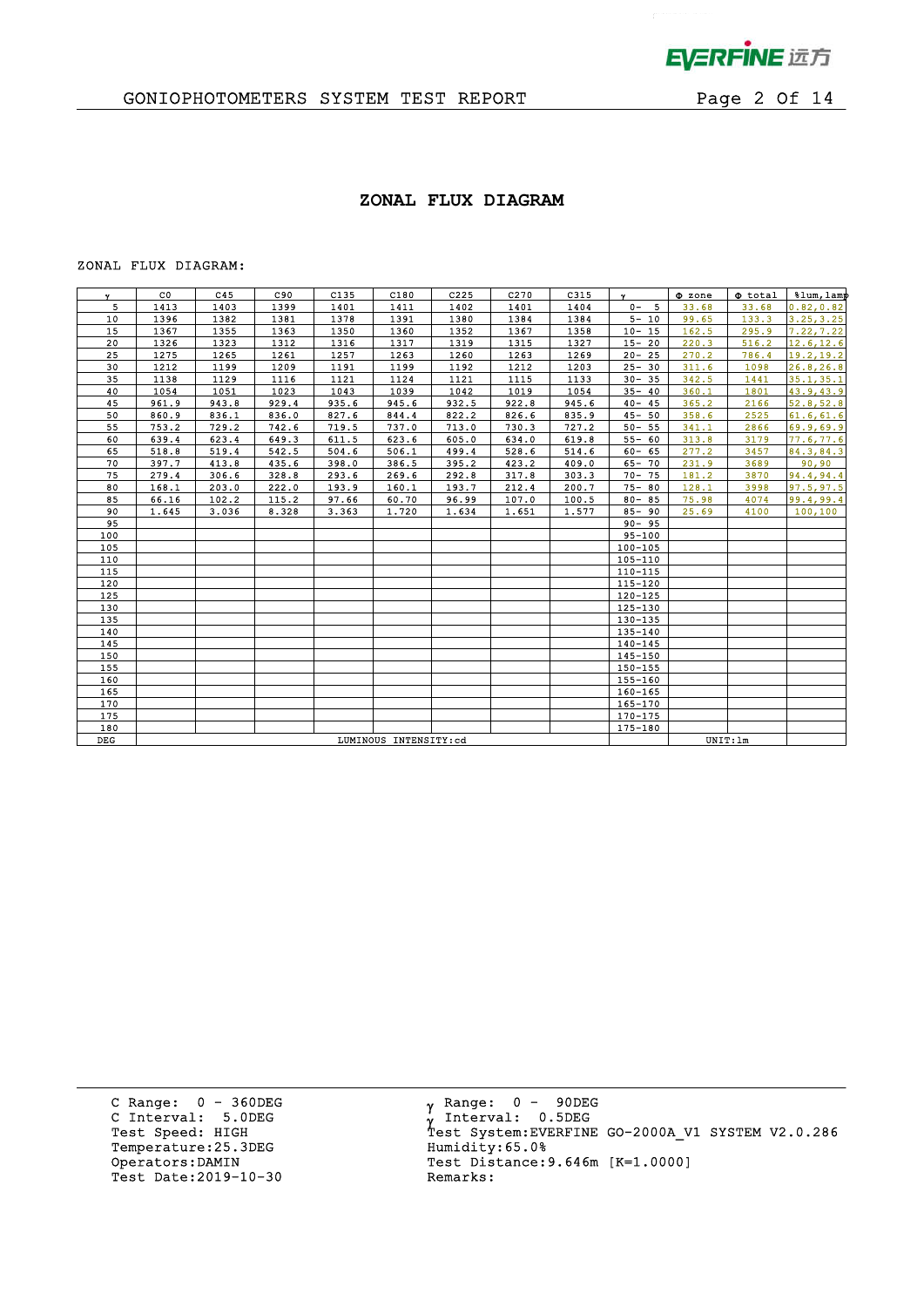

 $\mathcal{L}^{\text{max}}$ 

# GONIOPHOTOMETERS SYSTEM TEST REPORT Page 3 Of 14

## **CU AND LUMINAIRE BUDGETARY ESTIMATE DIAGRAM**

|                                                                                                                      | Test: U:120.2V I: 0.3318A P: 39.73W PF: 0.9963 Lamp Flux: 4099.6x1 lm                                                           |            |      |       |      |      |                                  |       |      |       |               |                   |             |        |        |
|----------------------------------------------------------------------------------------------------------------------|---------------------------------------------------------------------------------------------------------------------------------|------------|------|-------|------|------|----------------------------------|-------|------|-------|---------------|-------------------|-------------|--------|--------|
| <b>NAME:</b>                                                                                                         |                                                                                                                                 |            |      |       |      |      | TYPE:                            |       |      |       |               | <b>WEIGHT:</b>    |             |        |        |
| $SPEC.$ :                                                                                                            |                                                                                                                                 |            |      |       |      |      | DIM.:                            |       |      |       |               | SERIAL No.:       |             |        |        |
| $MFR$ .:                                                                                                             |                                                                                                                                 |            |      |       |      |      | $SUR$ .:                         |       |      |       |               | PROTECTION ANGLE: |             |        |        |
| $\rho$ CC                                                                                                            | 80%                                                                                                                             |            |      | 70%   |      |      | 50%<br>30 <sub>8</sub>           |       |      |       |               |                   | $10*$       |        | 0      |
| ρW                                                                                                                   | 50%<br>30%                                                                                                                      | 10%        | 50%  | $30*$ | 10%  | 50%  | 30%                              | $10*$ | 50%  | $30*$ | 10%           | 50%               | 30%         | 10%    | 0      |
| ρfc                                                                                                                  | 20%                                                                                                                             |            |      | 20%   |      |      | 20%                              |       |      | 20%   |               |                   | 20%         |        | 0      |
| RCR                                                                                                                  | RCR: Room Cavity Ratio                                                                                                          |            |      |       |      |      | Coefficients of Utilization (CU) |       |      |       |               |                   |             |        |        |
| 0.0                                                                                                                  | 1.19<br>1.19                                                                                                                    | 1.19       | 1.16 | 1.16  | 1.16 | 1.11 | 1.11                             | 1.11  | 1.06 | 1.06  | 1.06          | 1.02              | 1.02        | 1.02   | .00    |
| 1.0                                                                                                                  | 1.03<br>.99                                                                                                                     | .95        | 1.01 | .97   | .93  | .97  | .94                              | .90   | .93  | .90   | .88           | .89               | .87         | .85    | .83    |
| 2.0                                                                                                                  | .90                                                                                                                             | .77<br>.83 | .88  | .82   | .76  | .84  | .79                              | .74   | .81  | .77   | .73           | .78               | .74         | .71    | .69    |
| 3.0                                                                                                                  | .79                                                                                                                             | .70<br>.64 | .77  | .69   | .63  | .74  | .68                              | .62   | .71  | .66   | .61           | .69               | .64         | .60    | .58    |
| 4.0                                                                                                                  | .70                                                                                                                             | .61<br>.54 | .68  | .60   | .54  | .66  | .59                              | .53   | .63  | .57   | .52           | .61               | .56         | .51    | .49    |
| 5.0                                                                                                                  | .62                                                                                                                             | .53<br>.46 | .61  | .52   | .46  | .59  | .51                              | .46   | .57  | .50   | .45           | .55               | .49         | .45    | .42    |
| 6.0                                                                                                                  | .56                                                                                                                             | .47<br>.40 | .55  | .46   | .40  | .53  | .46                              | .40   | .51  | .45   | .39           | .50               | . 44        | .39    | .37    |
| 7.0                                                                                                                  | .51                                                                                                                             | .42<br>.36 | .50  | .41   | .36  | .48  | .41                              | .35   | .47  | .40   | .35           | .46               | .39         | .35    | .33    |
| 8.0                                                                                                                  | .46                                                                                                                             | .38<br>.32 | .46  | .37   | .32  | .44  | .37                              | .31   | .43  | .36   | .31           | .42               | .36         | .31    | .29    |
| 9.0                                                                                                                  | .42                                                                                                                             | .34<br>.29 | .42  | .34   | .28  | .41  | .33                              | .28   | .40  | .33   | .28           | .39               | .32         | .28    | .26    |
| 10.0<br>.39<br>.31<br>.26<br>.39<br>.31<br>.26<br>.38<br>.31<br>.37<br>.30<br>.26<br>.36<br>.30<br>.25<br>.24<br>.26 |                                                                                                                                 |            |      |       |      |      |                                  |       |      |       |               |                   |             |        |        |
| LAMPS<br>LUMINAIRE BUDGETARY DIAGRAM<br>50                                                                           |                                                                                                                                 |            |      |       |      |      |                                  |       |      |       |               |                   |             |        |        |
| 40                                                                                                                   |                                                                                                                                 |            |      |       |      |      |                                  |       |      |       |               |                   |             |        |        |
|                                                                                                                      |                                                                                                                                 |            |      |       |      |      |                                  |       |      |       |               |                   |             |        |        |
| 30                                                                                                                   |                                                                                                                                 |            |      |       |      |      |                                  |       |      |       |               |                   |             |        |        |
|                                                                                                                      |                                                                                                                                 |            |      |       |      |      |                                  |       |      |       |               |                   |             |        |        |
|                                                                                                                      |                                                                                                                                 | ਸ਼∠        |      |       |      |      |                                  |       |      |       |               |                   |             |        |        |
| 20                                                                                                                   |                                                                                                                                 |            |      |       |      |      |                                  |       |      |       |               |                   |             |        |        |
|                                                                                                                      |                                                                                                                                 |            |      |       |      |      |                                  |       |      |       |               |                   |             |        |        |
|                                                                                                                      |                                                                                                                                 |            |      |       |      |      |                                  |       |      |       |               |                   |             |        |        |
|                                                                                                                      |                                                                                                                                 |            |      |       |      |      |                                  |       |      |       |               |                   |             |        |        |
| 10                                                                                                                   |                                                                                                                                 |            |      |       |      |      |                                  |       |      |       |               |                   |             |        |        |
| 9                                                                                                                    |                                                                                                                                 |            |      |       |      |      |                                  |       |      |       |               | CONDITIONS        |             |        |        |
| 8                                                                                                                    |                                                                                                                                 |            |      |       |      |      |                                  |       |      |       | <b>FLUX</b>   |                   |             | 10001m |        |
| 7                                                                                                                    | н≠5                                                                                                                             |            |      |       |      |      |                                  |       |      |       | <b>FACTOR</b> |                   |             | 0.70   |        |
| 6                                                                                                                    |                                                                                                                                 |            |      |       |      |      |                                  |       |      |       | Hdown         |                   |             | 0.00m  |        |
| 5                                                                                                                    |                                                                                                                                 |            |      |       |      |      |                                  |       |      |       | Hwork         |                   |             | 0.80m  |        |
| 4                                                                                                                    |                                                                                                                                 |            |      |       |      |      |                                  |       |      |       | Ework (AVE)   |                   |             | 1001x  |        |
|                                                                                                                      |                                                                                                                                 |            |      |       |      |      |                                  |       |      |       | $\rho$ (%)    |                   | $_{\rm cc}$ | W      | fc     |
| $\mathbf{3}$                                                                                                         |                                                                                                                                 |            |      |       |      |      |                                  |       |      |       |               |                   | 70          | 50     | $30\,$ |
|                                                                                                                      |                                                                                                                                 |            |      |       |      |      |                                  |       |      |       |               |                   | 50          | 30     | 20     |
|                                                                                                                      |                                                                                                                                 |            |      |       |      |      |                                  |       |      |       |               |                   |             |        |        |
|                                                                                                                      | $2\frac{1}{10}$<br>30 40 50<br>300<br>20<br>70<br>100<br>200<br>500 700<br>2k<br>1 <sub>k</sub><br>3k 4k 5k<br>7 k<br>AREA (m2) |            |      |       |      |      |                                  |       |      |       |               |                   |             |        |        |
|                                                                                                                      |                                                                                                                                 |            |      |       |      |      |                                  |       |      |       |               |                   |             |        |        |

C Range: 0 - 360DEG C Interval: 5.0DEG Temperature: 25.3DEG<br>Operators: DAMIN Test Date: 2019-10-30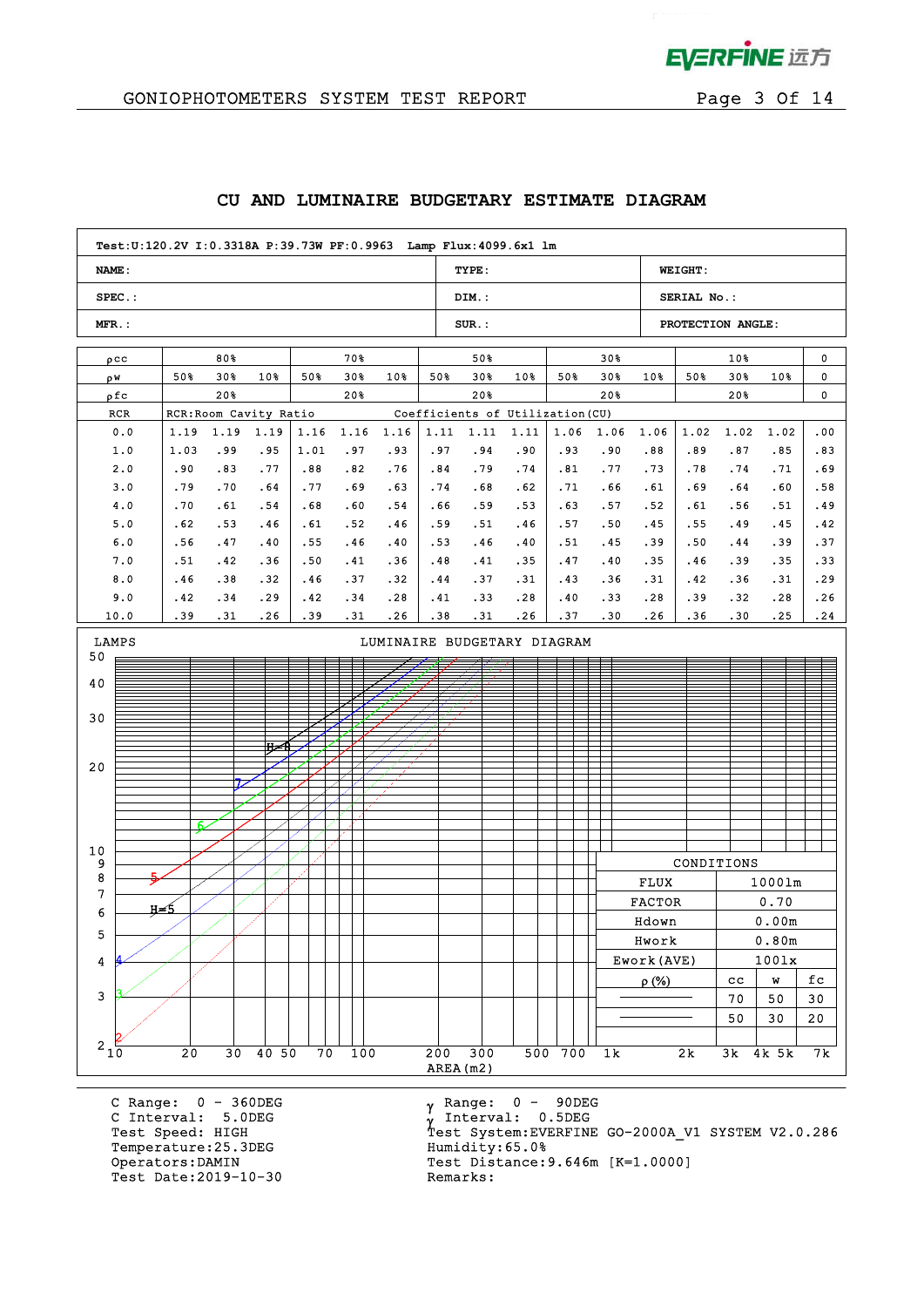

# GONIOPHOTOMETERS SYSTEM TEST REPORT FOR Page 4 Of 14

## **WEC AND CCEC**

| Test: U:120.2V I: 0.3318A P: 39.73W PF: 0.9963 Lamp Flux: 4099.6x1 lm |          |                   |  |  |  |  |  |  |  |
|-----------------------------------------------------------------------|----------|-------------------|--|--|--|--|--|--|--|
| NAME:                                                                 | TYPE:    | <b>WEIGHT:</b>    |  |  |  |  |  |  |  |
| $SPEC.$ :                                                             | DIM.:    | SERIAL No.:       |  |  |  |  |  |  |  |
| $MFR.$ :                                                              | $SUR.$ : | PROTECTION ANGLE: |  |  |  |  |  |  |  |

| $_{0}$ $_{\rm CC}$ |      | 80% |                                 |     | 70 %                 |                 |     | 50% |                                                                                |     | 30% |                 |     | 10%          |     | $\Omega$ |
|--------------------|------|-----|---------------------------------|-----|----------------------|-----------------|-----|-----|--------------------------------------------------------------------------------|-----|-----|-----------------|-----|--------------|-----|----------|
| ρW                 | 50%  | 30% | 10 <sub>8</sub>                 | 50% | 30%                  | 10 <sub>8</sub> | 50% | 30% | 10 <sub>8</sub>                                                                | 50% | 30% | 10 <sub>8</sub> | 50% | 30%          | 10% | 0        |
| ρfc                |      | 20% |                                 |     | 20%                  |                 |     | 20% |                                                                                |     | 20% |                 |     | 20%          |     | $\Omega$ |
| RCR                |      |     | RCR: Room Cavity Ratio          |     |                      |                 |     |     | Wall Exitance Coeffcients (WEC)                                                |     |     |                 |     |              |     |          |
| 0.0                |      |     |                                 |     |                      |                 |     |     |                                                                                |     |     |                 |     |              |     |          |
| 1.0                |      |     |                                 |     |                      |                 |     |     | .051. 159. 159. 1651. 165. 1656. 171. 1988. 168. 178. 178. 178. 167. 181. 159. |     |     |                 |     |              |     |          |
| 2.0                | .297 |     | 169، 160، 291، 163، 163،        |     |                      |                 |     |     | .279.155.048.158.151.047                                                       |     |     |                 |     | .258.146.046 |     |          |
| 3.0                |      |     | .274.146.044.268.144.043.       |     |                      |                 |     |     | .258.140.042.136.042.39.133.041                                                |     |     |                 |     |              |     |          |
| 4.0                |      |     | .252 .131 .038 .247 .129 .038 . |     |                      |                 |     |     | .238.126.038.1229.123.037                                                      |     |     |                 |     | .221.120.037 |     |          |
| 5.0                |      |     | .232.118.034.228.117.034        |     |                      |                 |     |     | .220.033.205.114.212.112.112.033.110.033                                       |     |     |                 |     |              |     |          |
| 6.0                |      |     | .215 .108 .031 .211 .107 .031   |     |                      |                 |     |     | .204.030.197.197.103.030                                                       |     |     |                 |     | .191.101.030 |     |          |
| 7.0                |      |     | .200.099.197.197.098.028.       |     |                      |                 |     |     | .190, 096, 184. 028, 096, 190.                                                 |     |     |                 |     | .178.093.027 |     |          |
| 8.0                | .187 |     | $.091$ $.026$                   |     | .184.090.026         |                 |     |     | .178.089.025.172.087.025.                                                      |     |     |                 |     | .167.086.025 |     |          |
| 9.0                |      |     | $.175$ $.085$ $.024$            |     | $.172$ $.084$ $.024$ |                 |     |     | $.167$ .083 .023 .162 .081 .023 .157 .080 .023                                 |     |     |                 |     |              |     |          |
| 10.0               | .164 |     |                                 |     |                      |                 |     |     | 021. 075. 079. 014. 022. 076. 053. 022. 077. 057. 022. 078. 022. 079. 079.     |     |     |                 |     |              |     |          |

| 0 <sub>C</sub> |                        | 80%                  |           |     | 70 %                                                                        |     |                                             | 50%                           |     |     | 30% |                                               |     | 10 <sub>8</sub>      |     | $\mathbf 0$ |
|----------------|------------------------|----------------------|-----------|-----|-----------------------------------------------------------------------------|-----|---------------------------------------------|-------------------------------|-----|-----|-----|-----------------------------------------------|-----|----------------------|-----|-------------|
| οW             | 50%                    | 30%                  | 10%       | 50% | 30%                                                                         | 10% | 50%                                         | 30 <sub>8</sub>               | 10% | 50% | 30% | 10%                                           | 50% | 30%                  | 10% | $\Omega$    |
| ρfc            |                        | 20 <sub>8</sub>      |           |     | 20%                                                                         |     |                                             | 20%                           |     |     | 20월 |                                               |     | 20%                  |     | $\Omega$    |
| <b>RCR</b>     | RCR: Room Cavity Ratio |                      |           |     |                                                                             |     | Ceiling Cavity Exitance Coefficients (CCEC) |                               |     |     |     |                                               |     |                      |     |             |
| 0.0            |                        | .190.190.190         |           |     | $.163$ .163.163                                                             |     |                                             |                               |     |     |     | .111.111.064.064.064.064.111.111.111.         |     |                      |     |             |
| 1.0            |                        | $.181$ $.156$ $.134$ |           |     | .155.134.115                                                                |     |                                             |                               |     |     |     | .106.092.080.061.053.046                      |     | .020.017.015         |     |             |
| 2.0            |                        | .173 .132 .097       |           |     | $.148$ $.114$ $.084$                                                        |     |                                             |                               |     |     |     | .102.079.059.059.046.034                      |     | $.019$ $.015$ $.011$ |     |             |
| 3.0            |                        | $.165$ $.114$ $.074$ |           |     | $.142$ $.099$ $.064$                                                        |     |                                             |                               |     |     |     | 009. 013. 018. 026. 040. 056. 045. 069. 097.  |     |                      |     |             |
| 4.0            |                        | $.158$ $.101$ $.058$ |           |     | .135.087.050                                                                |     |                                             | 021. 036. 054. 054. 093. 093. |     |     |     |                                               |     | .017.012.007         |     |             |
| 5.0            |                        |                      |           |     | ا041. 078. 150. 047. 041. 150. 150.                                         |     |                                             |                               |     |     |     | 006. 010. 017. 017. 032. 017. 039. 055. 089.  |     |                      |     |             |
| 6.0            |                        | $.143$ $.082$ $.039$ |           |     | $.123$ .071 .034                                                            |     |                                             |                               |     |     |     | .085.050.024.049.029.014                      |     | $.016$ $.010$ $.005$ |     |             |
| 7.0            |                        |                      |           |     | .136.075.117.117.136.029.                                                   |     |                                             |                               |     |     |     | .081.099.027.027.012.015.009.004              |     |                      |     |             |
| 8.0            | .129                   |                      | .070.0291 |     | .111 .060 .025                                                              |     |                                             |                               |     |     |     | .077.042.018.045.025.011                      |     | 015.008.003.         |     |             |
| 9.0            |                        |                      |           |     | .123.065.106.106.056.123.                                                   |     |                                             |                               |     |     |     | .003, 008, 016, 009, 023, 023, 016, 039, 034, |     |                      |     |             |
| 10.0           |                        |                      |           |     | .003, 007, 003, 008, 022, 041, 041, 037, 070, 020, 052, 011, 022, 060, 118, |     |                                             |                               |     |     |     |                                               |     |                      |     |             |

C Range: 0 - 360DEG C Interval: 5.0DEG Temperature:25.3DEG Humidity:65.0%<br>Operators:DAMIN Test Distance: Test Date: 2019-10-30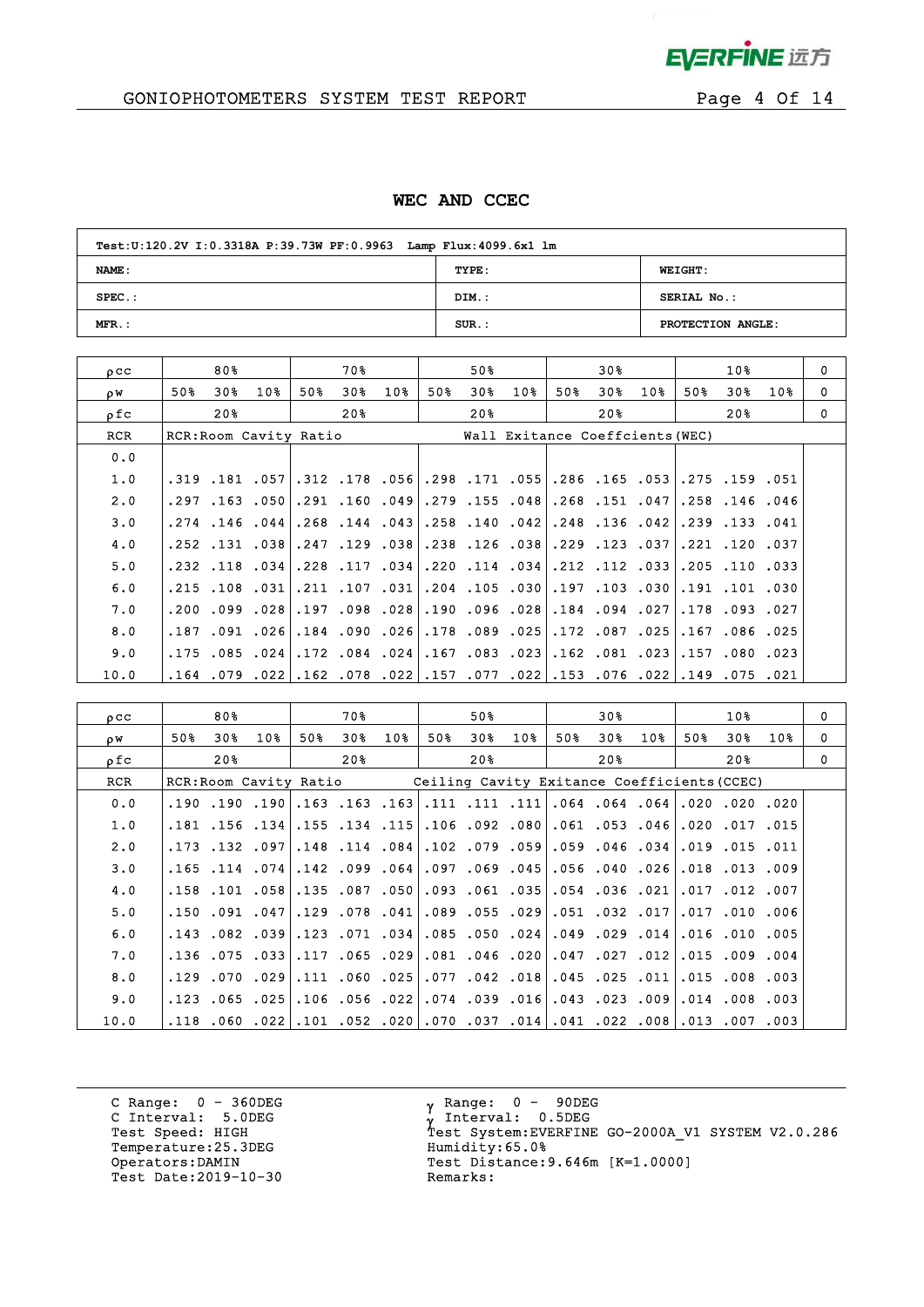

## GONIOPHOTOMETERS SYSTEM TEST REPORT FOR Page 5 Of 14

| Test: U:120.2V I:0.3318A P:39.73W PF: 0.9963 Lamp Flux: 4099.6x1 lm |       |      |      |                  |      |                 |                 |      |                   |      |      |  |
|---------------------------------------------------------------------|-------|------|------|------------------|------|-----------------|-----------------|------|-------------------|------|------|--|
| NAME:                                                               |       |      |      |                  |      | TYPE:           |                 |      | <b>WEIGHT:</b>    |      |      |  |
| $SPEC.$ :                                                           |       |      |      |                  |      | DIM.:           |                 |      | SERIAL No.:       |      |      |  |
| MFR.:                                                               |       |      |      |                  |      | $SUR.$ :        |                 |      | PROTECTION ANGLE: |      |      |  |
| ceiling/cavity                                                      |       | 0.7  | 0.7  | 0.5              | 0.5  | 0.3             | 0.7             | 0.7  | 0.5               | 0.5  | 0.3  |  |
|                                                                     | walls | 0.5  | 0.3  | 0.5              | 0.3  | 0.3             | 0.5             | 0.3  | 0.5               | 0.3  | 0.3  |  |
| working plane                                                       |       | 0.2  | 0.2  | 0.2              | 0.2  | 0.2             | 0.2             | 0.2  | 0.2               | 0.2  | 0.2  |  |
| Room dimensions                                                     |       |      |      | Viewed crosswise |      |                 |                 |      | Viewed endwise    |      |      |  |
| $2H y =$<br>$x =$                                                   | 2H    | 17.7 | 19.3 | 18.0             | 19.5 | 19.7            | 17.8            | 19.3 | 18.0              | 19.5 | 19.7 |  |
|                                                                     | 3H    | 19.2 | 20.6 | 19.5             | 20.9 | 21.1            | 19.5            | 20.9 | 19.8              | 21.2 | 21.4 |  |
|                                                                     | 4H    | 19.8 | 21.1 | 20.1             | 21.4 | 21.6            | 20.3            | 21.6 | 20.6              | 21.9 | 22.2 |  |
|                                                                     | 6H    | 20.1 | 21.4 | 20.5             | 21.7 | 21.9            | 20.9            | 22.2 | 21.3              | 22.5 | 22.8 |  |
|                                                                     | 8H    | 20.2 | 21.5 | 20.6             | 21.7 | 22.0            | 21.2            | 22.4 | 21.5              | 22.7 | 23.0 |  |
|                                                                     | 12H   | 20.3 | 21.5 | 20.6             | 21.8 | 22.1            | 21.4            | 22.6 | 21.7              | 22.9 | 23.2 |  |
|                                                                     |       |      |      |                  |      |                 |                 |      |                   |      |      |  |
| 4H                                                                  | 2H    | 18.3 | 19.7 | 18.7             | 19.9 | 20.2            | 18.4            | 19.8 | 18.7              | 20.0 | 20.3 |  |
|                                                                     | 3H    | 20.0 | 21.2 | 20.4             | 21.5 | 21.8            | 20.3            | 21.5 | 20.7              | 21.8 | 22.1 |  |
|                                                                     | 4H    | 20.7 | 21.8 | 21.0             | 22.1 | 22.4            | 21.3            | 22.4 | 21.6              | 22.7 | 23.0 |  |
|                                                                     | 6H    | 21.1 | 22.1 | 21.5             | 22.5 | 22.8            | 22.1            | 23.0 | 22.5              | 23.4 | 23.8 |  |
|                                                                     | 8H    | 21.3 | 22.2 | 21.7             | 22.6 | 22.9            | 22.4            | 23.3 | 22.8              | 23.7 | 24.1 |  |
|                                                                     | 12H   | 21.4 | 22.2 | 21.8             | 22.6 | 23.0            | 22.7            | 23.5 | 23.1              | 23.9 | 24.3 |  |
|                                                                     |       |      |      |                  |      |                 |                 |      |                   |      |      |  |
| 8H                                                                  | 4H    | 21.0 | 21.9 | 21.4             | 22.3 | 22.7            | 21.6            | 22.5 | 22.0              | 22.8 | 23.2 |  |
|                                                                     | 6H    | 21.7 | 22.4 | 22.1             | 22.8 | 23.3            | 22.5            | 23.3 | 23.0              | 23.7 | 24.1 |  |
|                                                                     | 8H    | 21.9 | 22.6 | 22.4             | 23.0 | 23.5            | 23.0            | 23.7 | 23.5              | 24.1 | 24.5 |  |
|                                                                     | 12H   | 22.1 | 22.7 | 22.6             | 23.1 | 23.6            | 23.4            | 24.0 | 23.9              | 24.4 | 24.9 |  |
|                                                                     |       |      |      |                  |      |                 |                 |      |                   |      |      |  |
| 12H                                                                 | 4H    | 21.1 | 21.9 | 21.5             | 22.3 | 22.7            | 21.6            | 22.4 | 22.0              | 22.8 | 23.2 |  |
|                                                                     | 6H    | 21.8 | 22.5 | 22.3             | 22.9 | 23.3            | 22.6            | 23.3 | 23.1              | 23.7 | 24.2 |  |
| 8H<br>22.1<br>22.7<br>22.6<br>23.1<br>23.6                          |       |      |      |                  |      | 23.1            | 23.7            | 23.6 | 24.1              | 24.6 |      |  |
| Variations with the observer position at spacings:                  |       |      |      |                  |      |                 |                 |      |                   |      |      |  |
| $+ 0.1 / - 0.2$<br>$S = 1.0H$                                       |       |      |      |                  |      |                 | $+ 0.1 / - 0.2$ |      |                   |      |      |  |
| 1.5H<br>$+ 0.2 / - 0.2$                                             |       |      |      |                  |      | $+ 0.2 / - 0.3$ |                 |      |                   |      |      |  |
| 2.0H<br>$+ 0.3 / - 0.4$                                             |       |      |      |                  |      | $+ 0.1 / - 0.3$ |                 |      |                   |      |      |  |

## **UGR(Unified Glare Rating) Table**

CIE Pub.117 Corrected 4100 lm Total Lamp Luminous Flux.(8log(F/F0) = 4.9)

C Range: 0 - 360DEG C Interval: 5.0DEG Temperature:25.3DEG Humidity:65.0% Test Date: 2019-10-30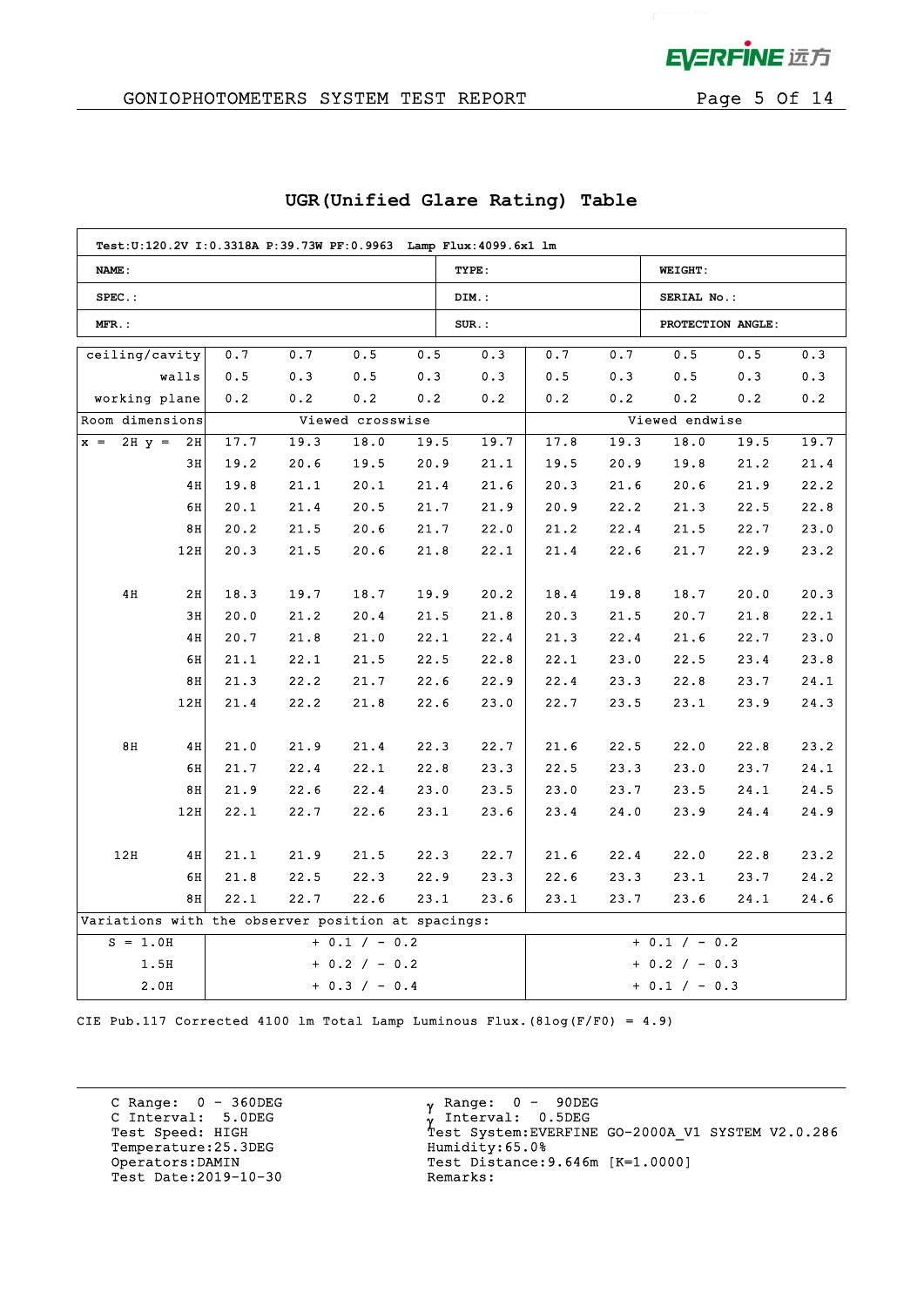

# GONIOPHOTOMETERS SYSTEM TEST REPORT FOR Page 6 Of 14

## **UTILIZATION FACTORS TABLE**

| Test: U:120.2V I: 0.3318A P:39.73W PF: 0.9963 Lamp Flux: 4099.6x1 lm |          |                   |  |  |  |  |  |  |
|----------------------------------------------------------------------|----------|-------------------|--|--|--|--|--|--|
| NAME:                                                                | TYPE:    | <b>WEIGHT:</b>    |  |  |  |  |  |  |
| $SPEC.$ :                                                            | DIM.:    | SERIAL No.:       |  |  |  |  |  |  |
| $MFR.$ :                                                             | $SUR$ .: | PROTECTION ANGLE: |  |  |  |  |  |  |

| REFLECTANCE                      |     |                                                    |     |           |     |           |     |     |                 |             |  |
|----------------------------------|-----|----------------------------------------------------|-----|-----------|-----|-----------|-----|-----|-----------------|-------------|--|
| Ceiling                          | 0.8 | 0.8                                                | 0.8 | 0.7       | 0.7 | 0.7       | 0.5 | 0.5 | 0.5             | $\mathbf 0$ |  |
| Walls                            | 0.7 | 0.5                                                | 0.3 | 0.7       | 0.5 | 0.3       | 0.7 | 0.5 | 0.3             | $\mathbf 0$ |  |
| Working plane                    | 0.2 | 0.2                                                | 0.2 | 0.2       | 0.2 | 0.2       | 0.2 | 0.2 | 0.2             | $\mathbf 0$ |  |
| ROOM INDEX                       |     | $k(RI)$ x RCR = 5<br>UTILIZATION FACTORS (PERCENT) |     |           |     |           |     |     |                 |             |  |
| $k = 0.60$                       | 57  | 46                                                 | 38  | 56        | 45  | 38        | 55  | 45  | 38              | 32          |  |
| 0.80                             | 67  | 55                                                 | 48  | 66        | 55  | 48        | 64  | 54  | 47              | 40          |  |
| 1.00                             | 75  | 64                                                 | 57  | 74        | 64  | 57        | 72  | 65  | 56              | 49          |  |
| 1.25                             | 83  | 72                                                 | 65  | 81        | 71  | 64        | 78  | 70  | 63              | 56          |  |
| 1.50                             | 88  | 78                                                 | 70  | 86        | 77  | 70        | 83  | 75  | 69              | 61          |  |
| 2.00                             | 94  | 86                                                 | 79  | 93        | 85  | 78        | 89  | 82  | 77              | 69          |  |
| 2.50                             | 98  | 90                                                 | 84  | 96        | 89  | 83        | 92  | 86  | 82              | 73          |  |
| 3.00                             | 102 | 95                                                 | 89  | 100       | 93  | 88        | 96  | 90  | 86              | 77          |  |
| 4.00                             | 106 | 100                                                | 95  | 103       | 98  | 94        | 99  | 95  | 91              | 82          |  |
| 5.00                             | 108 | 103                                                | 99  | 106       | 101 | 98        | 101 | 98  | 95              | 85          |  |
| ROOM INDEX                       |     |                                                    |     | UF(total) |     |           |     |     |                 | Direct      |  |
| According to DIN EN 13032-2 2004 |     |                                                    |     |           |     | Suspended |     |     | SHRNOM = $1.25$ |             |  |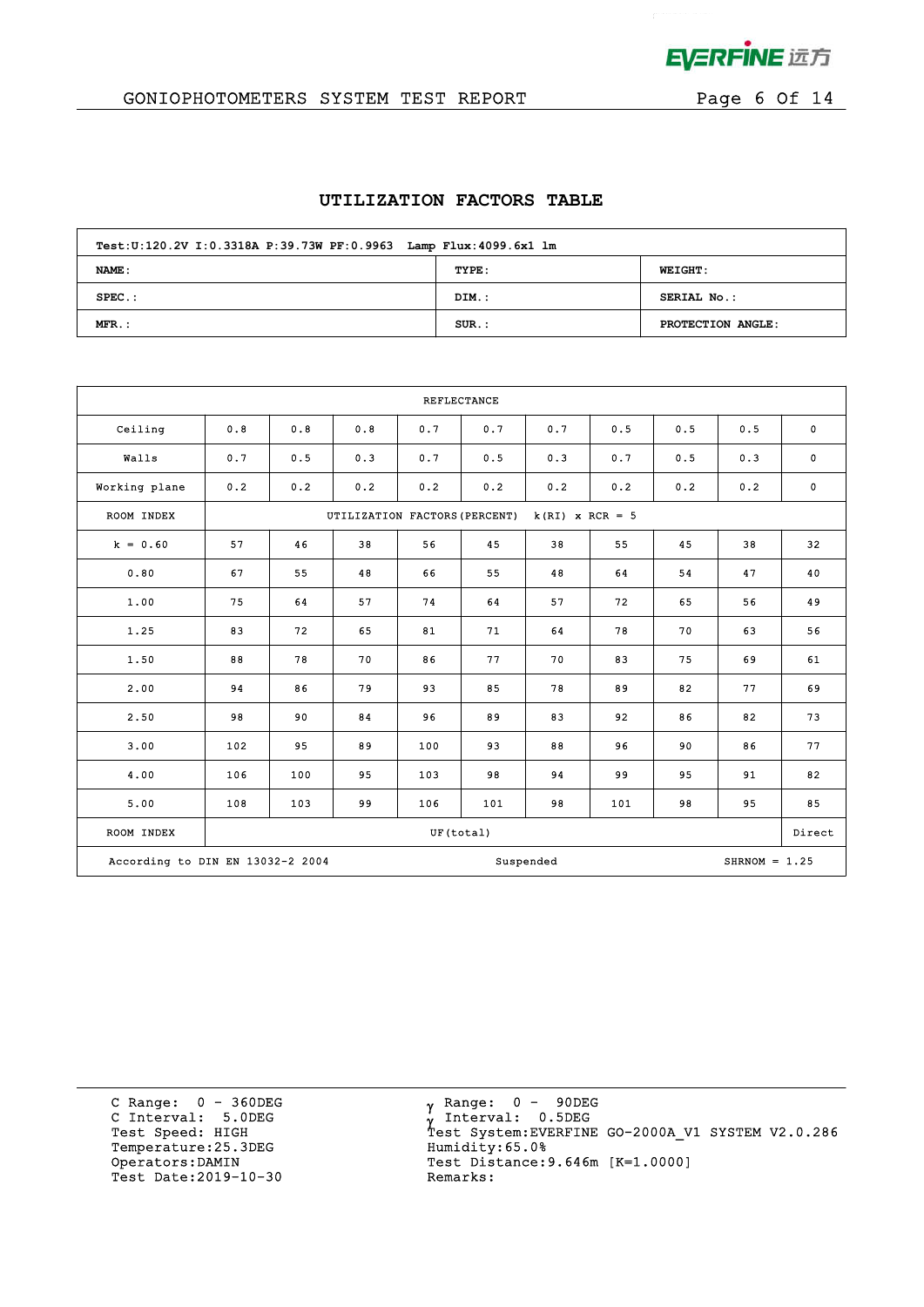

 $\mathbf{r}^{(1)}$  and  $\mathbf{r}^{(2)}$ 

## GONIOPHOTOMETERS SYSTEM TEST REPORT FOR Page 7 Of 14

#### **ISOCANDELA DIAGRAM**

| Test: U:120.2V I: 0.3318A P:39.73W PF: 0.9963 Lamp Flux: 4099.6x1 lm |          |                    |  |  |  |  |  |  |
|----------------------------------------------------------------------|----------|--------------------|--|--|--|--|--|--|
| NAME:                                                                | TYPE:    | <b>WEIGHT:</b>     |  |  |  |  |  |  |
| $SPEC.$ :                                                            | DIM.:    | <b>SERIAL No.:</b> |  |  |  |  |  |  |
| $MFR$ .:                                                             | $SUR$ .: | PROTECTION ANGLE:  |  |  |  |  |  |  |



C Range: 0 - 360DEG C Interval: 5.0DEG Temperature: 25.3DEG Humidity: 65.0% Test Date:  $2019-10-30$ 

 $\gamma$  Range:  $0 - 90$ DEG Interval: 0.5DEG Test Speed: HIGH Test System:EVERFINE GO-2000A\_V1 SYSTEM V2.0.286 Operators:DAMIN Test Distance:9.646m [K=1.0000]<br>Test Date:2019-10-30 Remarks: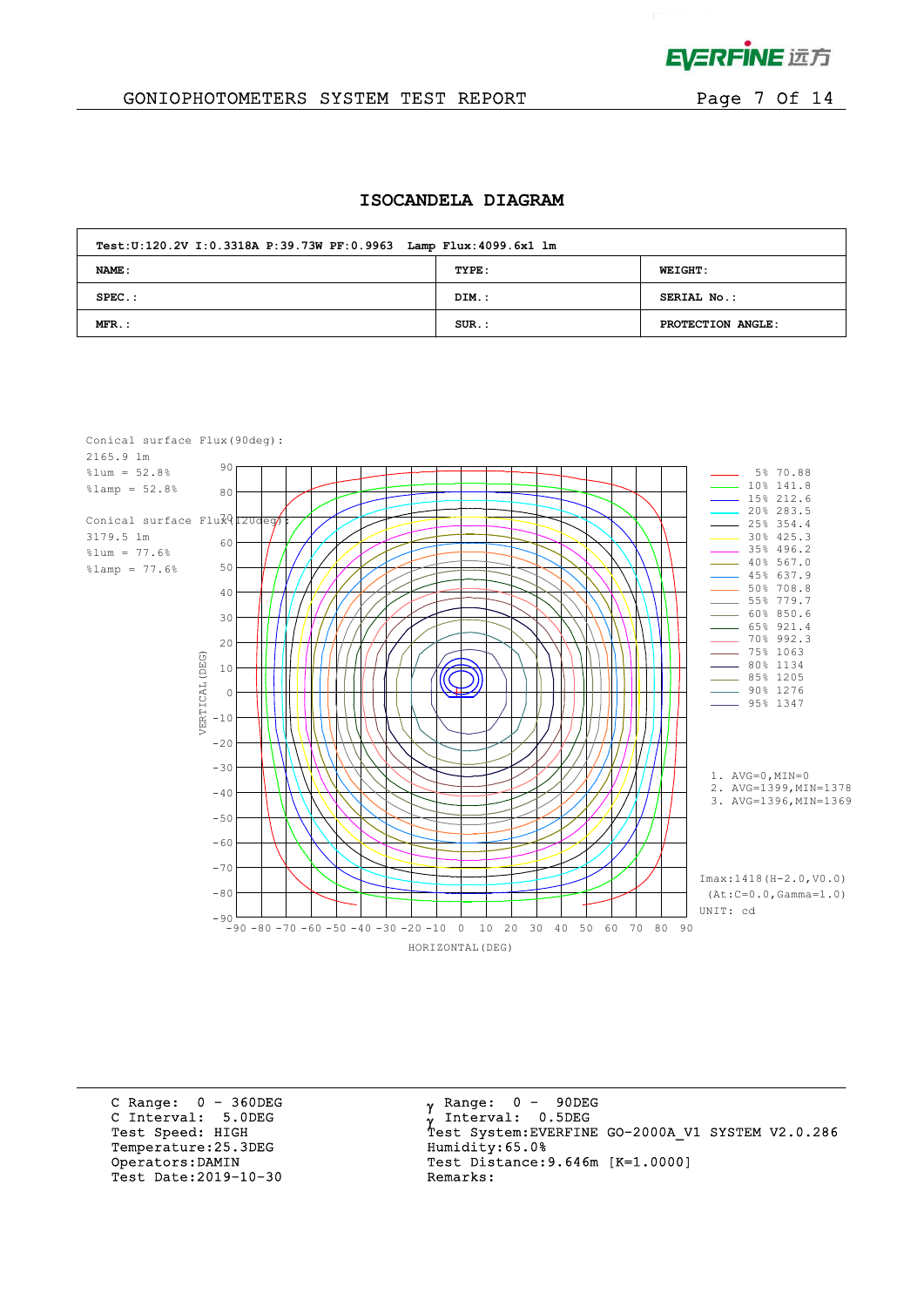

## GONIOPHOTOMETERS SYSTEM TEST REPORT FOR Page 8 Of 14

### **AAI Figure**

| Test: U:120.2V I: 0.3318A P:39.73W PF: 0.9963 Lamp Flux: 4099.6x1 lm |          |                   |  |  |  |  |  |  |  |
|----------------------------------------------------------------------|----------|-------------------|--|--|--|--|--|--|--|
| NAME :<br>TYPE:<br><b>WEIGHT:</b>                                    |          |                   |  |  |  |  |  |  |  |
| $SPEC.$ :                                                            | DIM.:    | SERIAL No.:       |  |  |  |  |  |  |  |
| $MFR$ .:                                                             | $SUR.$ : | PROTECTION ANGLE: |  |  |  |  |  |  |  |



Flux out:2963 lm

 **illumination when the luminaire is at different distance.**

C Range: 0 - 360DEG C Interval: 5.0DEG Temperature: 25.3DEG Test Date:  $2019-10-30$ 

 $\gamma$  Range:  $0 - 90$ DEG Interval: 0.5DEG C INCEIVAL: 3.0DEG<br>
Test Speed: HIGH Test System:EVERFINE GO-2000A\_V1 SYSTEM V2.0.286<br>
Temperature:25.3DEG Humidity:65.0% Operators:DAMIN Test Distance:9.646m [K=1.0000]<br>Test Date:2019-10-30 Remarks: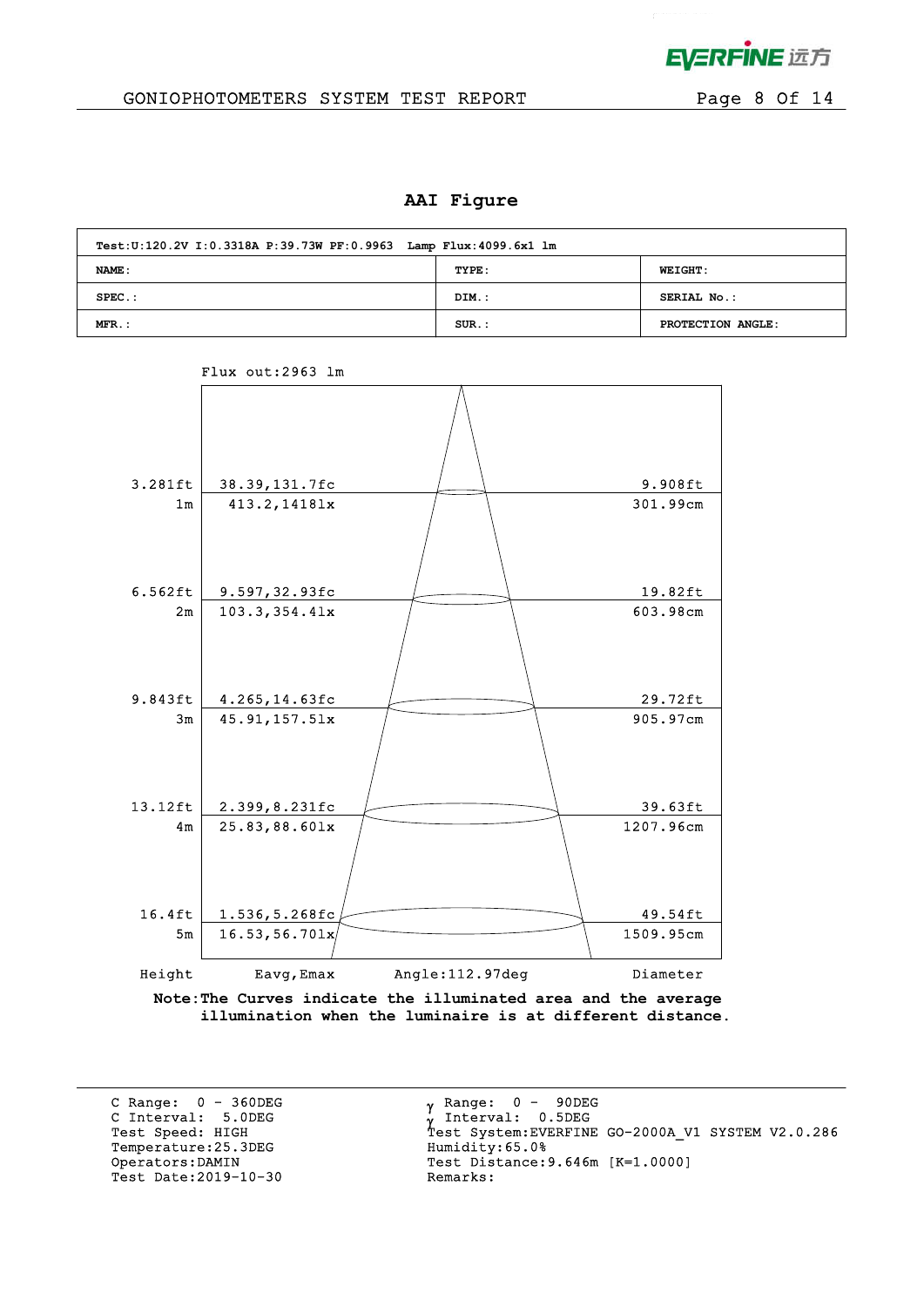

 $\mathbf{r}^{\mathrm{max}}$  and  $\mathbf{r}^{\mathrm{max}}$ 

# GONIOPHOTOMETERS SYSTEM TEST REPORT FOR Page 9 Of 14

## **ISOLUX DIAGRAM**

| Test: U:120.2V I: 0.3318A P:39.73W PF: 0.9963 Lamp Flux: 4099.6x1 lm |          |                    |  |  |  |  |  |  |  |  |
|----------------------------------------------------------------------|----------|--------------------|--|--|--|--|--|--|--|--|
| NAME:                                                                | TYPE:    | <b>WEIGHT:</b>     |  |  |  |  |  |  |  |  |
| $SPEC.$ :                                                            | DIM.:    | <b>SERIAL No.:</b> |  |  |  |  |  |  |  |  |
| $MFR.$ :                                                             | $SUR.$ : | PROTECTION ANGLE:  |  |  |  |  |  |  |  |  |



C Range: 0 - 360DEG C Interval: 5.0DEG Temperature:25.3DEG Humidity:65.0%<br>Operators:DAMIN Test Distance:9 Test Date:  $2019-10-30$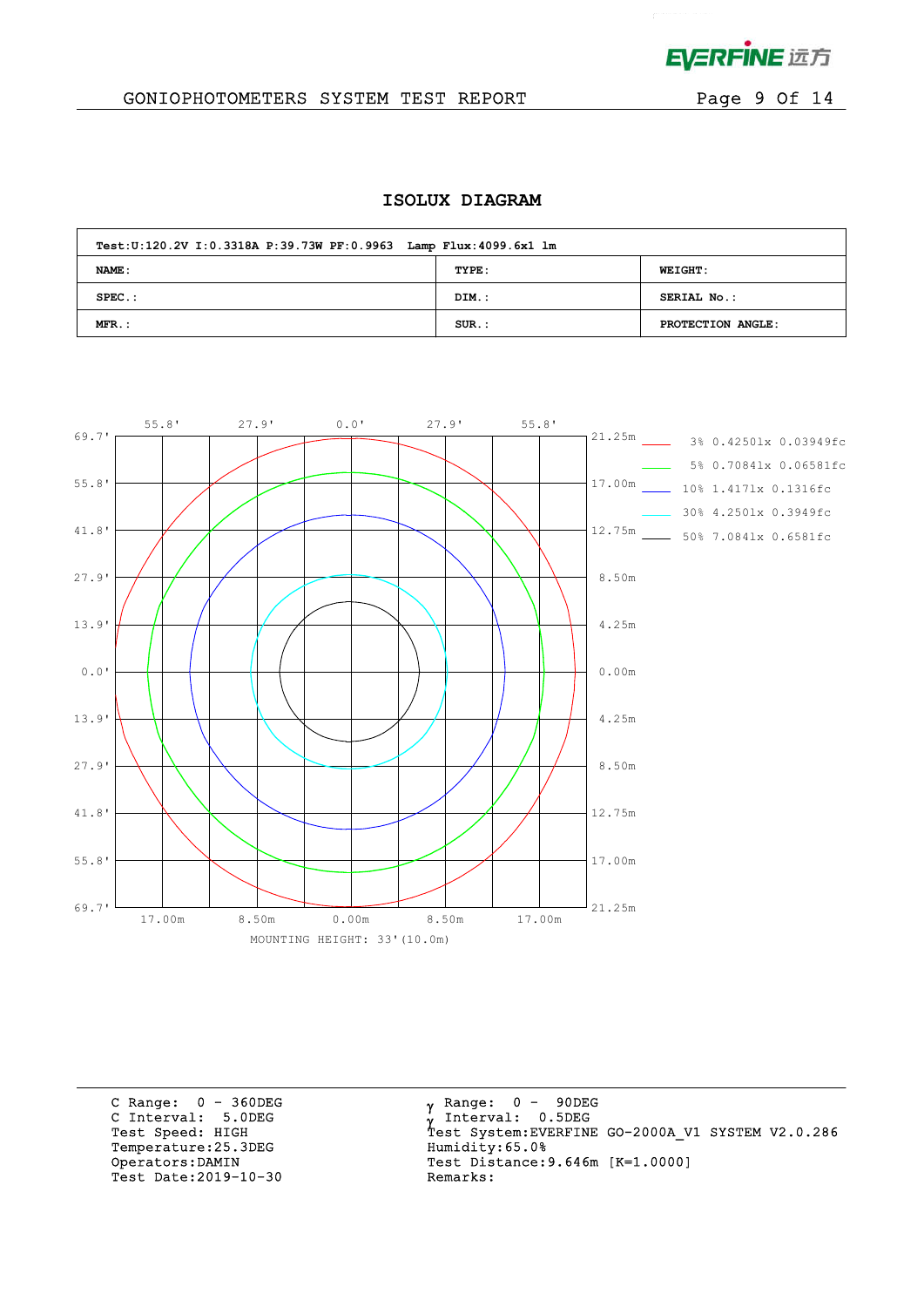

 $\mathbf{r}^{(1)}$  .

# GONIOPHOTOMETERS SYSTEM TEST REPORT Page 10 Of 14

**Planar Illuminance Curve**



C Range: 0 - 360DEG C Interval: 5.0DEG Temperature:25.3DEG Humidity:65.0%<br>Operators:DAMIN Test Distance:9 Test Date: 2019-10-30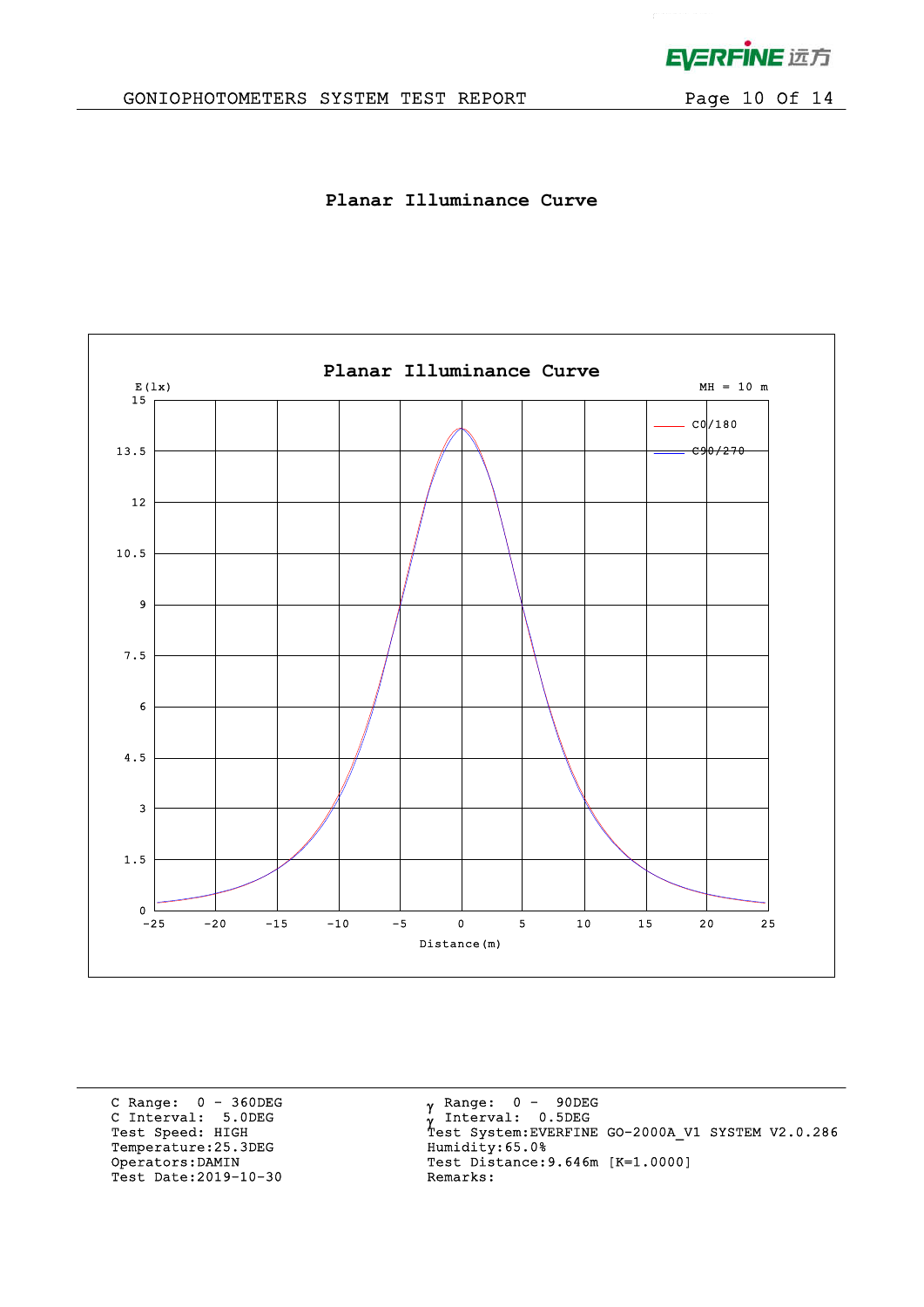

 $\mathcal{L}^{\mathcal{L}}$ 

## GONIOPHOTOMETERS SYSTEM TEST REPORT FOR Page 11 Of 14

## **LUMINOUS DISTRIBUTION INTENSITY DATA**

| Test: U:120.2V I: 0.3318A P:39.73W PF: 0.9963 Lamp Flux: 4099.6x1 lm |          |                   |
|----------------------------------------------------------------------|----------|-------------------|
| NAME:                                                                | TYPE:    | <b>WEIGHT:</b>    |
| $SPEC.$ :                                                            | DIM.:    | SERIAL No.:       |
| $MFR.$ :                                                             | $SUR$ .: | PROTECTION ANGLE: |

| Table--1   |      |      |      |      |                                  |      |               |             |             |             |      |      |                           |             |                    |      | UNIT: cd  |                           |      |
|------------|------|------|------|------|----------------------------------|------|---------------|-------------|-------------|-------------|------|------|---------------------------|-------------|--------------------|------|-----------|---------------------------|------|
| C(DEG)     |      |      |      |      |                                  |      |               |             |             |             |      |      |                           |             |                    |      |           |                           |      |
| (DEG)<br>Y | 0    | 5    | 10   | 15   | 20                               | 25   | 30            | 35          | 40          | 45          | 50   | 55   | 60                        | 65          | 70                 | 75   | 80        | 85                        | 90   |
| 0          | 1418 | 1418 | 1418 |      | 1418   1418                      | 1418 |               | 1418   1418 |             | 1418 1418   | 1418 | 1418 |                           |             | 1418   1418   1418 |      | 1418 1418 | 1418                      | 1418 |
| 5          | 1413 |      |      |      | 1411   1410   1408   1407        |      | $1406$   1405 | 1404        | 1403 1403   |             | 1402 |      | 1402   1401   1401   1401 |             |                    |      |           | 1400   1400   1400   1399 |      |
| 10         | 1396 |      |      |      | 1393   1390   1388   1386   1385 |      | 1384          | 1383        |             | 1382   1382 | 1382 | 1381 | 1381                      |             | 1381   1382        | 1382 | 1382      | 1381   1381               |      |
| 15         | 1367 |      |      |      | 1363   1359   1357   1355        | 1354 | 1353          | 1354        | 1354   1355 |             | 1356 | 1358 | 1359                      | 1360 1361   |                    | 1362 | 1363      | 1363 1363                 |      |
| 20         | 1326 | 1321 | 1317 |      | 1315   1314                      | 1314 | 1315          | 1317        | 1320   1323 |             | 1323 | 1320 | 1317                      | 1316   1315 |                    | 1314 | 1313      | 1312                      | 1312 |
| 25         | 1275 | 1268 | 1264 |      | $1262$   1263                    | 1265 | 1268          | 1273        | 1269 1265   |             | 1263 | 1262 | 1261                      | 1261        | 1261               | 1261 | 1261      | 1261                      | 1261 |
| 30         | 1212 | 1204 | 1200 |      | 1200   1202   1207               |      | 1208          | 1203        | 1200 1199   |             | 1199 |      | 1200 1202                 | 1204 1205   |                    | 1208 | 1209      | 1209 1209                 |      |
| 35         | 1138 | 1130 | 1127 |      | $1128$   1133                    | 1133 | 1129          | 1126        | 1127 1129   |             | 1132 | 1137 | 1132                      | 1127   1123 |                    | 1120 |           | $1118$   1117             | 1116 |
| 40         | 1054 | 1046 | 1044 |      | 1047 1051                        | 1045 | 1043          | 1045        | 1049        | 1051        | 1043 | 1037 | 1033                      | 1030        | 1027               | 1025 | 1024      | 1023                      | 1023 |
| 45         | 962  | 953  | 953  | 960  | 954                              | 951  | 953           | 960         | 951         | 944         | 939  | 935  | 933                       | 932         | 931                | 930  | 930       | 930                       | 929  |
| 50         | 861  | 853  | 855  | 856  | 851                              | 853  | 857           | 846         | 840         | 836         | 834  | 834  | 834                       | 834         | 835                | 836  | 836       | 836                       | 836  |
| 55         | 753  | 745  | 751  | 745  | 745                              | 748  | 737           | 732         | 729         | 729         | 730  | 732  | 734                       | 737         | 739                | 741  | 742       | 743                       | 743  |
| 60         | 639  | 633  | 637  | 632  | 635                              | 622  | 617           | 617         | 620         | 623         | 627  | 631  | 636                       | 640         | 643                | 646  | 648       | 649                       | 649  |
| 65         | 519  | 516  | 512  | 513  | 504                              | 498  | 499           | 504         | 512         | 519         | 526  | 532  | 535                       | 537         | 539                | 541  | 542       | 543                       | 542  |
| 70         | 398  | 397  | 381  | 378  | 375                              | 377  | 383           | 393         | 405         | 414         | 419  | 423  | 426                       | 429         | 432                | 434  | 435       | 436                       | 436  |
| 75         | 279  | 270  | 247  | 252  | 257                              | 263  | 274           | 287         | 298         | 307         | 312  | 316  | 320                       | 322         | 325                | 327  | 328       | 329                       | 329  |
| 80         | 168  | 142  | 139  | 150  | 158                              | 166  | 176           | 187         | 196         | 203         | 208  | 211  | 214                       | 216         | 218                | 220  | 221       | 222                       | 222  |
| 85         | 66.2 | 53.4 | 62.5 | 70.6 | 76.4                             | 81.1 | 87.1          | 92.9        | 98.1        | 102         | 105  | 107  | 109                       | 111         | 112                | 113  | 114       | 115                       | 115  |
| 90         | 1.65 | 2.28 | 2.34 | 2.29 | 2.31                             | 2.31 | 2.38          | 2.50        | 2.72        | 3.04        | 3.46 | 4.03 | 4.73                      | 5.48        | 6.21               | 6.91 | 7.57      | 8.06                      | 8.33 |
|            |      |      |      |      |                                  |      |               |             |             |             |      |      |                           |             |                    |      |           |                           |      |
|            |      |      |      |      |                                  |      |               |             |             |             |      |      |                           |             |                    |      |           |                           |      |
|            |      |      |      |      |                                  |      |               |             |             |             |      |      |                           |             |                    |      |           |                           |      |
|            |      |      |      |      |                                  |      |               |             |             |             |      |      |                           |             |                    |      |           |                           |      |
|            |      |      |      |      |                                  |      |               |             |             |             |      |      |                           |             |                    |      |           |                           |      |
|            |      |      |      |      |                                  |      |               |             |             |             |      |      |                           |             |                    |      |           |                           |      |
|            |      |      |      |      |                                  |      |               |             |             |             |      |      |                           |             |                    |      |           |                           |      |
|            |      |      |      |      |                                  |      |               |             |             |             |      |      |                           |             |                    |      |           |                           |      |
|            |      |      |      |      |                                  |      |               |             |             |             |      |      |                           |             |                    |      |           |                           |      |
|            |      |      |      |      |                                  |      |               |             |             |             |      |      |                           |             |                    |      |           |                           |      |
|            |      |      |      |      |                                  |      |               |             |             |             |      |      |                           |             |                    |      |           |                           |      |
|            |      |      |      |      |                                  |      |               |             |             |             |      |      |                           |             |                    |      |           |                           |      |
|            |      |      |      |      |                                  |      |               |             |             |             |      |      |                           |             |                    |      |           |                           |      |
|            |      |      |      |      |                                  |      |               |             |             |             |      |      |                           |             |                    |      |           |                           |      |
|            |      |      |      |      |                                  |      |               |             |             |             |      |      |                           |             |                    |      |           |                           |      |
|            |      |      |      |      |                                  |      |               |             |             |             |      |      |                           |             |                    |      |           |                           |      |
|            |      |      |      |      |                                  |      |               |             |             |             |      |      |                           |             |                    |      |           |                           |      |
|            |      |      |      |      |                                  |      |               |             |             |             |      |      |                           |             |                    |      |           |                           |      |

C Range: 0 - 360DEG C Interval: 5.0DEG Temperature:25.3DEG Humidity:65.0%<br>Operators:DAMIN Test Distance: Test Date: 2019-10-30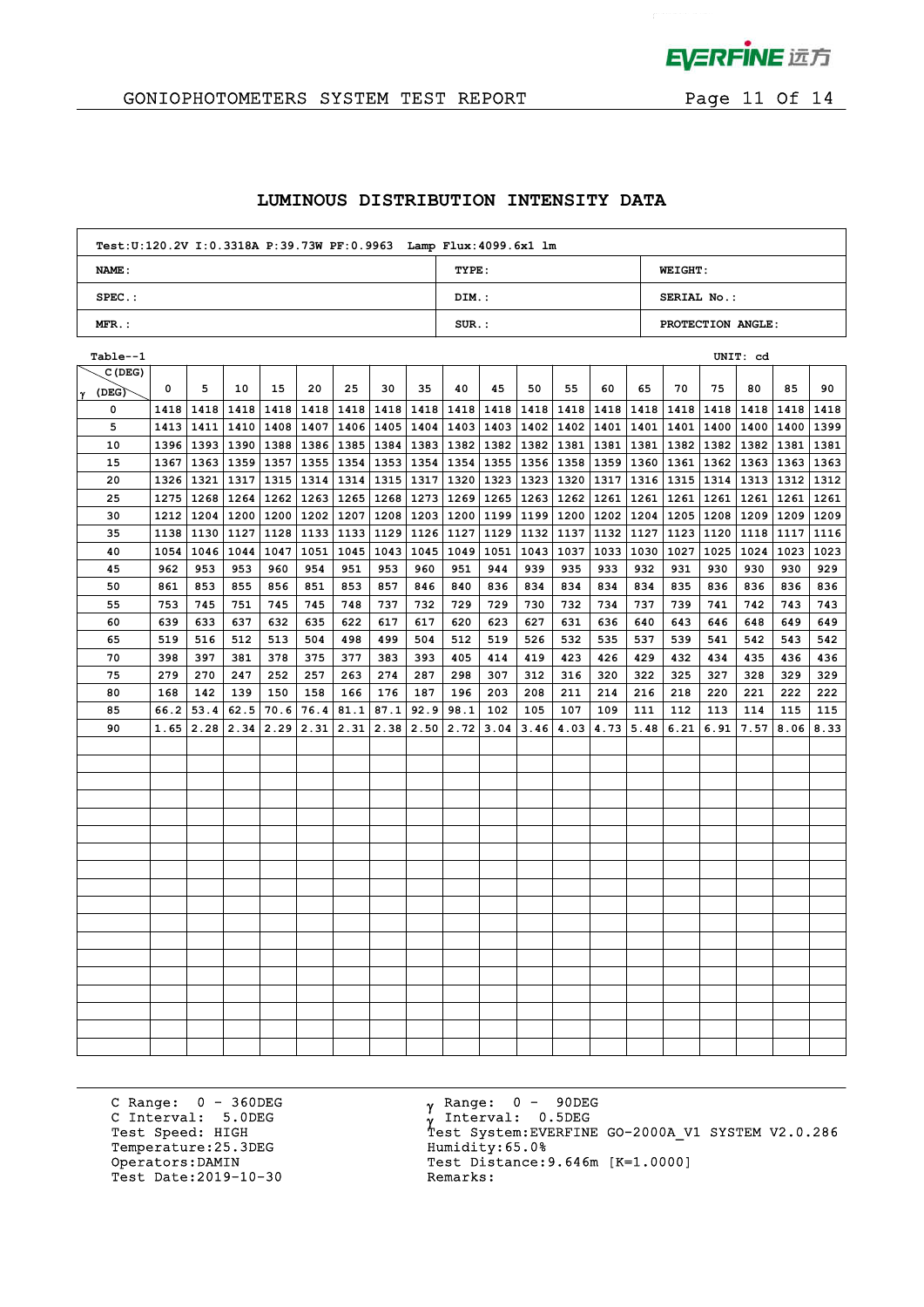

# GONIOPHOTOMETERS SYSTEM TEST REPORT FOR Page 12 Of 14

## **LUMINOUS DISTRIBUTION INTENSITY DATA**

| Test: U:120.2V I: 0.3318A P:39.73W PF: 0.9963 Lamp Flux: 4099.6x1 lm |          |                   |
|----------------------------------------------------------------------|----------|-------------------|
| NAME:                                                                | TYPE:    | <b>WEIGHT:</b>    |
| $SPEC.$ :                                                            | DIM.:    | SERIAL No.:       |
| $MFR.$ :                                                             | $SUR$ .: | PROTECTION ANGLE: |

| Table--2   |      |      |             |      |                                                              |      |      |               |                    |           |      |      |                           |               |             |      | UNIT: cd    |                     |      |
|------------|------|------|-------------|------|--------------------------------------------------------------|------|------|---------------|--------------------|-----------|------|------|---------------------------|---------------|-------------|------|-------------|---------------------|------|
| C (DEG)    |      |      |             |      |                                                              |      |      |               |                    |           |      |      |                           |               |             |      |             |                     |      |
| (DEG)<br>Y | 95   | 100  | 105         | 110  | 115                                                          | 120  | 125  | 130           | 135                | 140       | 145  | 150  | 155                       | 160           | 165         | 170  | 175         | 180                 | 185  |
| 0          | 1418 |      | 1418   1418 |      | 1418   1418                                                  | 1418 |      | $1418$   1418 |                    | 1418 1418 | 1418 | 1418 | 1418                      |               | 1418   1418 | 1418 | 1418        | 1418                | 1418 |
| 5          | 1399 |      |             |      | 1399   1399   1399   1400   1400   1400   1400   1401   1401 |      |      |               |                    |           | 1402 |      | 1403   1404   1405   1406 |               |             |      |             | 1408 1409 1411 1409 |      |
| 10         | 1381 | 1381 |             |      | 1380   1380   1379   1379   1379                             |      |      | 1378          | 1378   1378        |           | 1379 | 1380 | 1381                      |               | 1382   1383 |      | 1386   1388 | 1391   1388         |      |
| 15         | 1362 | 1362 |             |      | 1360   1359   1357   1355                                    |      | 1353 | 1352          | 1350 1348          |           | 1348 | 1347 | 1347                      | 1348   1350   |             | 1352 | 1356        | 1360   1356         |      |
| 20         | 1311 | 1311 | 1311        |      | 1311   1312                                                  | 1313 | 1314 | 1317          | 1316 1312          |           | 1309 | 1306 | 1305                      | 1305   1306   |             | 1308 | 1312        | 1317   1312         |      |
| 25         | 1260 | 1259 |             |      | 1258   1257   1256                                           | 1256 | 1256 |               | 1256   1257   1260 |           | 1263 |      | 1258 1254                 | 1251          | 1251        | 1253 | 1257        | 1263   1257         |      |
| 30         | 1208 | 1207 |             |      | $1205$   1202   1200                                         | 1197 | 1194 | 1192          | 1191 1191          |           | 1192 |      | 1196 1195                 | 1190 1187     |             | 1188 |             | 1192   1199   1192  |      |
| 35         | 1116 | 1116 | 1117        |      | $1119$   1123                                                | 1127 | 1131 | 1125          | 1121 1118          |           | 1116 | 1117 | 1120                      | 1119 1114     |             | 1112 |             | 1116   1124   1116  |      |
| 40         | 1022 | 1022 | 1022        |      | 1023 1025                                                    | 1027 | 1031 | 1036          | 1043               | 1041      | 1035 | 1032 | 1032                      | 1037          | 1032        | 1028 | 1031        | 1039                | 1031 |
| 45         | 929  | 928  | 928         | 928  | 927                                                          | 928  | 929  | 931           | 936                | 942       | 951  | 943  | 939                       | 940           | 944         | 937  | 937         | 946                 | 937  |
| 50         | 835  | 834  | 833         | 831  | 830                                                          | 828  | 827  | 827           | 828                | 831       | 837  | 847  | 842                       | 838           | 841         | 838  | 836         | 844                 | 836  |
| 55         | 742  | 740  | 738         | 735  | 732                                                          | 729  | 725  | 722           | 720                | 718       | 719  | 725  | 737                       | 734           | 731         | 734  | 729         | 737                 | 729  |
| 60         | 648  | 647  | 643         | 640  | 636                                                          | 630  | 624  | 618           | 612                | 605       | 602  | 602  | 609                       | 622           | 615         | 620  | 617         | 624                 | 616  |
| 65         | 542  | 541  | 539         | 536  | 533                                                          | 529  | 524  | 516           | 505                | 494       | 485  | 479  | 478                       | 482           | 490         | 493  | 501         | 506                 | 501  |
| 70         | 435  | 434  | 432         | 429  | 426                                                          | 422  | 417  | 409           | 398                | 384       | 369  | 358  | 350                       | 346           | 349         | 358  | 384         | 387                 | 384  |
| 75         | 328  | 327  | 325         | 323  | 320                                                          | 316  | 311  | 304           | 294                | 280       | 264  | 245  | 230                       | 224           | 222         | 222  | 252         | 270                 | 267  |
| 80         | 222  | 221  | 219         | 217  | 215                                                          | 212  | 208  | 202           | 194                | 183       | 171  | 156  | 139                       | 127           | 124         | 119  | 121         | 160                 | 160  |
| 85         | 115  | 114  | 113         | 112  | 110                                                          | 108  | 106  | 102           | 97.7               | 91.8      | 84.7 | 76.3 | 67.8                      | 61.1          | 57.0        | 52.7 | 43.9        | 60.7                | 58.8 |
| 90         | 8.31 | 7.87 | 7.28        | 6.67 | 6.02                                                         | 5.35 | 4.63 | 3.96          |                    | 3.36 2.96 | 2.71 | 2.57 | 2.51                      | $2.48$   2.43 |             | 2.35 | 2.25        | 1.72                | 1.61 |
|            |      |      |             |      |                                                              |      |      |               |                    |           |      |      |                           |               |             |      |             |                     |      |
|            |      |      |             |      |                                                              |      |      |               |                    |           |      |      |                           |               |             |      |             |                     |      |
|            |      |      |             |      |                                                              |      |      |               |                    |           |      |      |                           |               |             |      |             |                     |      |
|            |      |      |             |      |                                                              |      |      |               |                    |           |      |      |                           |               |             |      |             |                     |      |
|            |      |      |             |      |                                                              |      |      |               |                    |           |      |      |                           |               |             |      |             |                     |      |
|            |      |      |             |      |                                                              |      |      |               |                    |           |      |      |                           |               |             |      |             |                     |      |
|            |      |      |             |      |                                                              |      |      |               |                    |           |      |      |                           |               |             |      |             |                     |      |
|            |      |      |             |      |                                                              |      |      |               |                    |           |      |      |                           |               |             |      |             |                     |      |
|            |      |      |             |      |                                                              |      |      |               |                    |           |      |      |                           |               |             |      |             |                     |      |
|            |      |      |             |      |                                                              |      |      |               |                    |           |      |      |                           |               |             |      |             |                     |      |
|            |      |      |             |      |                                                              |      |      |               |                    |           |      |      |                           |               |             |      |             |                     |      |
|            |      |      |             |      |                                                              |      |      |               |                    |           |      |      |                           |               |             |      |             |                     |      |
|            |      |      |             |      |                                                              |      |      |               |                    |           |      |      |                           |               |             |      |             |                     |      |
|            |      |      |             |      |                                                              |      |      |               |                    |           |      |      |                           |               |             |      |             |                     |      |
|            |      |      |             |      |                                                              |      |      |               |                    |           |      |      |                           |               |             |      |             |                     |      |
|            |      |      |             |      |                                                              |      |      |               |                    |           |      |      |                           |               |             |      |             |                     |      |
|            |      |      |             |      |                                                              |      |      |               |                    |           |      |      |                           |               |             |      |             |                     |      |
|            |      |      |             |      |                                                              |      |      |               |                    |           |      |      |                           |               |             |      |             |                     |      |

C Range: 0 - 360DEG C Interval: 5.0DEG Temperature:25.3DEG Humidity:65.0%<br>Operators:DAMIN Test Distance: Test Date: 2019-10-30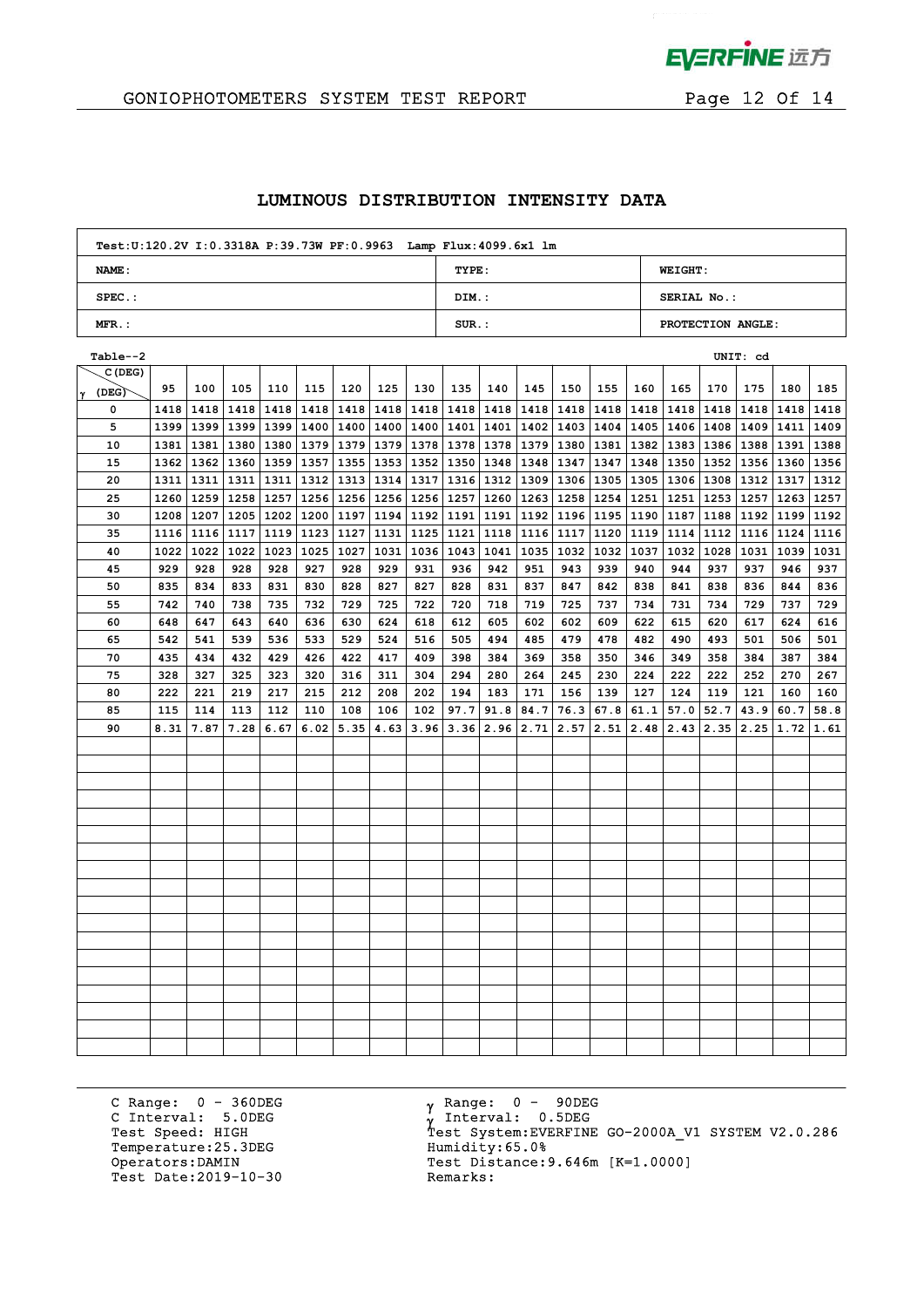

# GONIOPHOTOMETERS SYSTEM TEST REPORT FOR Page 13 Of 14

## **LUMINOUS DISTRIBUTION INTENSITY DATA**

| Test: U:120.2V I: 0.3318A P:39.73W PF: 0.9963 Lamp Flux: 4099.6x1 lm |          |                    |
|----------------------------------------------------------------------|----------|--------------------|
| NAME:                                                                | TYPE:    | <b>WEIGHT:</b>     |
| $SPEC.$ :                                                            | DIM.:    | <b>SERIAL No.:</b> |
| $MFR.$ :                                                             | $SUR$ .: | PROTECTION ANGLE:  |

| Table--3   |      |      |      |      |                    |      |      |      |                           |           |      |      |      |             |                           |      | UNIT: cd  |                           |      |
|------------|------|------|------|------|--------------------|------|------|------|---------------------------|-----------|------|------|------|-------------|---------------------------|------|-----------|---------------------------|------|
| C (DEG)    |      |      |      |      |                    |      |      |      |                           |           |      |      |      |             |                           |      |           |                           |      |
| (DEG)<br>Y | 190  | 195  | 200  | 205  | 210                | 215  | 220  | 225  | 230                       | 235       | 240  | 245  | 250  | 255         | 260                       | 265  | 270       | 275                       | 280  |
| 0          | 1418 | 1418 | 1418 |      | 1418   1418        | 1418 | 1418 | 1418 |                           | 1418 1418 | 1418 | 1418 |      |             | 1418   1418   1418        | 1418 | 1418      | 1418                      | 1418 |
| 5          | 1408 | 1407 |      |      | 1406   1405   1404 | 1403 |      |      | 1402   1402   1401   1401 |           | 1401 |      |      |             | 1401   1401   1400   1400 |      |           | 1400   1401   1401   1401 |      |
| 10         | 1386 | 1384 |      |      | 1383   1382   1381 | 1380 | 1380 | 1380 | 1380   1381               |           | 1381 | 1381 | 1382 |             | 1383 1383                 | 1383 | 1384      | 1384   1384               |      |
| 15         | 1353 | 1351 |      |      | 1349   1348   1348 | 1349 | 1351 | 1352 | 1354   1356               |           | 1358 | 1360 | 1362 | 1364 1365   |                           |      | 1366 1367 | 1367 1367                 |      |
| 20         | 1309 | 1307 |      |      | 1306   1306   1308 | 1311 | 1315 | 1319 | 1319 1317                 |           | 1316 | 1315 | 1314 | 1314   1314 |                           | 1315 | 1315      | 1316   1317               |      |
| 25         | 1253 | 1252 |      |      | 1253   1256   1260 | 1266 | 1262 | 1260 | 1258 1258                 |           | 1258 | 1259 | 1259 | 1261 1262   |                           | 1263 | 1263      | 1264                      | 1264 |
| 30         | 1188 | 1188 | 1191 |      | 1196   1198   1194 |      | 1192 | 1192 | 1193 1195                 |           | 1198 | 1201 | 1204 | 1207 1209   |                           | 1211 | 1212      | 1212 1211                 |      |
| 35         | 1113 | 1114 | 1120 |      | 1121   1117        | 1116 | 1118 | 1121 | 1126 1131                 |           | 1127 | 1122 | 1119 | 1116 1115   |                           | 1115 | 1115      | 1117                      | 1118 |
| 40         | 1029 | 1033 | 1037 |      | 1032   1032        | 1035 | 1040 | 1042 | 1034                      | 1028      | 1024 | 1022 | 1020 | 1019        | 1018                      | 1018 | 1019      | 1020                      | 1021 |
| 45         | 937  | 944  | 939  | 938  | 942                | 949  | 940  | 932  | 927                       | 924       | 922  | 921  | 920  | 921         | 921                       | 922  | 923       | 924                       | 925  |
| 50         | 838  | 840  | 837  | 840  | 845                | 834  | 827  | 822  | 820                       | 819       | 819  | 820  | 821  | 823         | 824                       | 826  | 827       | 827                       | 828  |
| 55         | 734  | 730  | 732  | 735  | 724                | 717  | 714  | 713  | 713                       | 715       | 717  | 720  | 722  | 725         | 727                       | 729  | 730       | 731                       | 731  |
| 60         | 620  | 618  | 623  | 611  | 605                | 602  | 603  | 605  | 608                       | 612       | 616  | 620  | 624  | 628         | 630                       | 633  | 634       | 634                       | 634  |
| 65         | 501  | 506  | 496  | 490  | 488                | 490  | 494  | 499  | 505                       | 510       | 514  | 518  | 521  | 524         | 526                       | 527  | 529       | 529                       | 529  |
| 70         | 384  | 380  | 374  | 374  | 377                | 383  | 389  | 395  | 401                       | 405       | 409  | 413  | 416  | 419         | 421                       | 422  | 423       | 424                       | 424  |
| 75         | 268  | 261  | 262  | 266  | 272                | 280  | 287  | 293  | 298                       | 302       | 306  | 309  | 312  | 314         | 316                       | 317  | 318       | 318                       | 318  |
| 80         | 155  | 157  | 163  | 170  | 177                | 183  | 189  | 194  | 198                       | 201       | 204  | 206  | 208  | 210         | 211                       | 212  | 212       | 213                       | 213  |
| 85         | 63.8 | 72.4 | 78.3 | 83.1 | 87.3               | 91.0 | 94.3 | 97.0 | 99.2                      | 101       | 102  | 104  | 105  | 106         | 106                       | 107  | 107       | 107                       | 107  |
| 90         | 1.60 | 1.60 | 1.61 | 1.61 | 1.61               | 1.62 | 1.62 | 1.63 | 1.65                      | 1.65      | 1.65 | 1.66 | 1.66 | 1.66        | 1.66                      | 1.66 | 1.65      | 1.64                      | 1.64 |
|            |      |      |      |      |                    |      |      |      |                           |           |      |      |      |             |                           |      |           |                           |      |
|            |      |      |      |      |                    |      |      |      |                           |           |      |      |      |             |                           |      |           |                           |      |
|            |      |      |      |      |                    |      |      |      |                           |           |      |      |      |             |                           |      |           |                           |      |
|            |      |      |      |      |                    |      |      |      |                           |           |      |      |      |             |                           |      |           |                           |      |
|            |      |      |      |      |                    |      |      |      |                           |           |      |      |      |             |                           |      |           |                           |      |
|            |      |      |      |      |                    |      |      |      |                           |           |      |      |      |             |                           |      |           |                           |      |
|            |      |      |      |      |                    |      |      |      |                           |           |      |      |      |             |                           |      |           |                           |      |
|            |      |      |      |      |                    |      |      |      |                           |           |      |      |      |             |                           |      |           |                           |      |
|            |      |      |      |      |                    |      |      |      |                           |           |      |      |      |             |                           |      |           |                           |      |
|            |      |      |      |      |                    |      |      |      |                           |           |      |      |      |             |                           |      |           |                           |      |
|            |      |      |      |      |                    |      |      |      |                           |           |      |      |      |             |                           |      |           |                           |      |
|            |      |      |      |      |                    |      |      |      |                           |           |      |      |      |             |                           |      |           |                           |      |
|            |      |      |      |      |                    |      |      |      |                           |           |      |      |      |             |                           |      |           |                           |      |
|            |      |      |      |      |                    |      |      |      |                           |           |      |      |      |             |                           |      |           |                           |      |
|            |      |      |      |      |                    |      |      |      |                           |           |      |      |      |             |                           |      |           |                           |      |
|            |      |      |      |      |                    |      |      |      |                           |           |      |      |      |             |                           |      |           |                           |      |
|            |      |      |      |      |                    |      |      |      |                           |           |      |      |      |             |                           |      |           |                           |      |
|            |      |      |      |      |                    |      |      |      |                           |           |      |      |      |             |                           |      |           |                           |      |

C Range: 0 - 360DEG C Interval: 5.0DEG Temperature:25.3DEG Humidity:65.0%<br>Operators:DAMIN Test Distance: Test Date: 2019-10-30